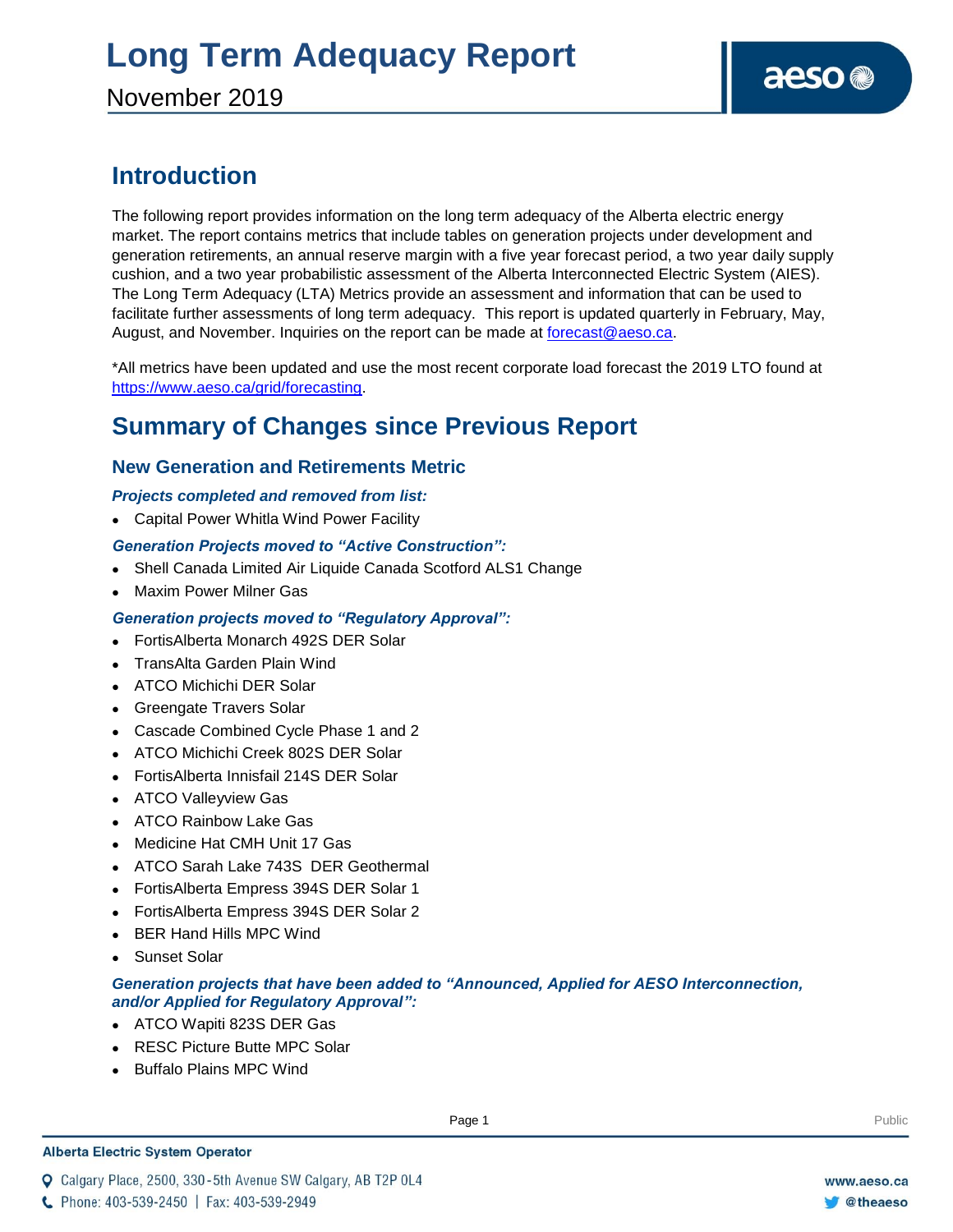- ATCO Michichi Creek 802S DER Solar
- RESC Hilda MPC Wind
- FortisAlberta Metiskow 648S DER Solar
- FortisAlberta High River 65S DER Gas
- TCE Saddlebrook Solar
- Enmax Shepard Gas Upgrade
- FortisAlberta Buffalo Creek 526S DER Storage

#### *Generation projects that have been removed:*

- NextEra Heritage Wind
- Alberta Wind Energy Windy Point WAGF
- Irma Wind Power
- **BowArk Energy Queenstown Power Plant**
- Imperial Oil Aspen SAGD Project
- FortisAlberta GP Joule Canada Cluny DG
- FortisAlberta Bassano DER Solar
- FortisAlberta Brooks DER Solar
- GP JOULE Kennedy Farm Solar
- Chephren Power Gas
- EDF Bull Trail MPC Wind
- ACCEL Morse River Cogen
- Indigena Blood Pe-na-koam Wind
- ATCO Mercer Hill 728S DER Gas
- Prospect Valhalla MPC Gas
- ATCO Heartland Generating Station
- NAT3 Jenner DG

#### *Other changes to generation projects***:**

| <b>Project</b>                           | <b>Change</b>                     |
|------------------------------------------|-----------------------------------|
| Enel - Castle Rock Ridge - Phase 2**     | New ISD of Nov-2019 from Sep-2019 |
| FortisAlberta – Coaldale 254S DER Cogen  | New ISD of Nov-2019 from Aug-2019 |
| Enel - Riverview Wind Farm**             | New ISD of Nov-2019 from Sep-2019 |
| Naturener - Wild Rose 1                  | New ISD of Dec-2019 from Jul-2019 |
| Naturener – Wild Rose 2                  | New ISD of Dec-2019 from Jul-2019 |
| FortisAlberta – Innisfail 214S DER Solar | New ISD of Dec-2019 from Nov-2019 |
| ATCO – Fieldgate 824S DER Gas            | New ISD of Jan-2020 from Sep-2019 |
| Maxim Power - Milner Gas                 | New ISD of Feb-2020 from Oct-2019 |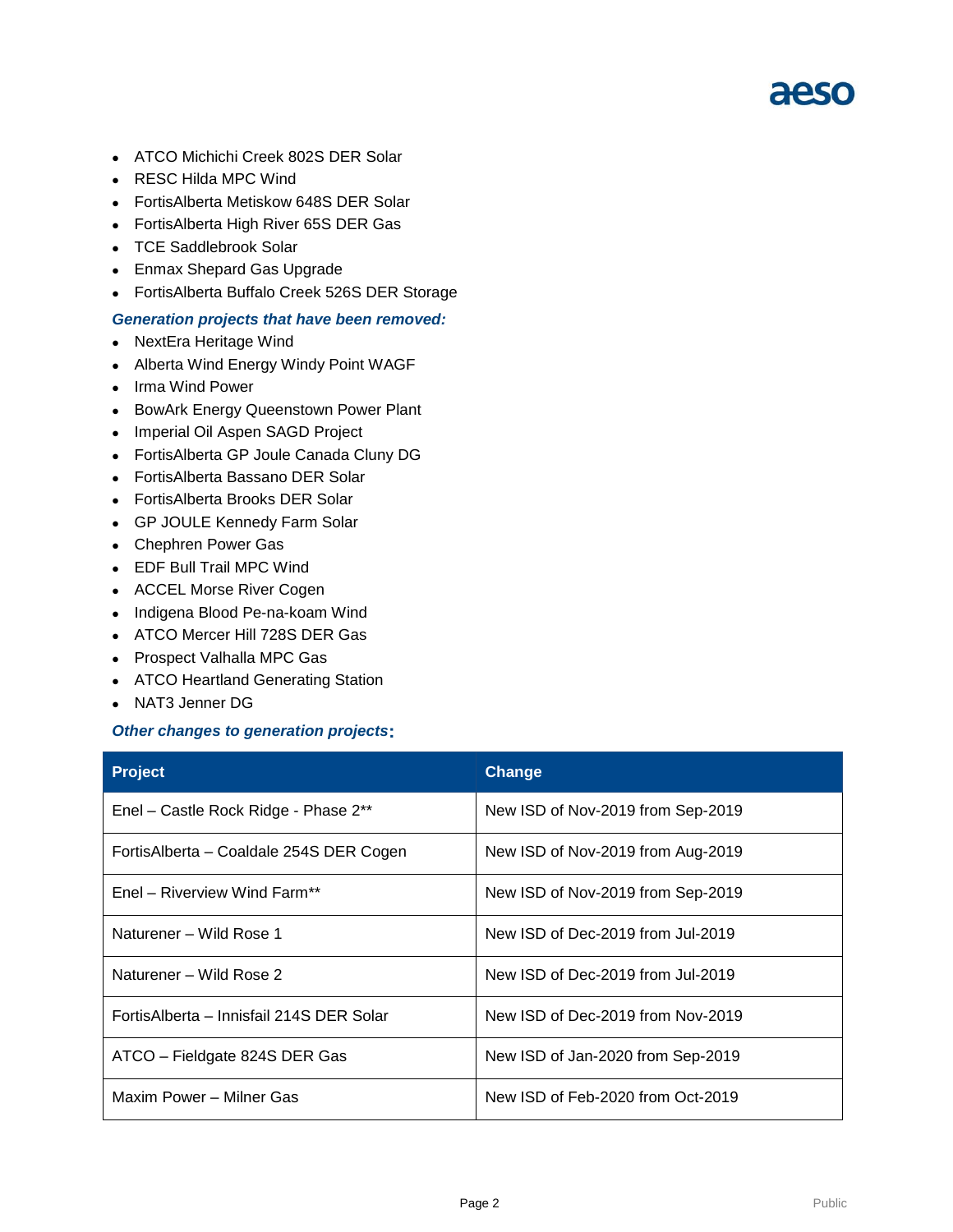

| FortisAlberta - Willesdengreen DER Gas Turbine                    | New ISD of Mar-2020 from Sep-2019 |
|-------------------------------------------------------------------|-----------------------------------|
| ATCO - Sarah Lake 743S DER Geothermal                             | New ISD of Mar-2020 from Dec-2019 |
| Imperial Oil - Edmonton 95S Cogen                                 | New ISD of Apr-2020 from Nov-2019 |
| Medicine Hat - CMH AI Rothbauer 321S Contract<br>Change (unit 17) | New ISD of May-2020 from Jan-2020 |
| FortisAlberta - Burdett 368S DG P/V                               | New ISD of Jul-2020 from Oct-2019 |
| Fortis Alberta - 198S Blackfalds DER Gas Phase 2                  | New ISD of Aug-2020 from Jul-2020 |
| FortisAlberta - Conrad DER Solar                                  | New ISD of Aug-2020 from Jul-2019 |
| Fortis Alberta - Conrad DER Solar 2                               | New ISD of Aug-2020 from Nov-2019 |
| Inter Pipeline - Strathcona Cogeneration                          | New ISD of Oct-2020 from Mar-2020 |
| NextEra - Buffalo Trail Solar                                     | New ISD of Nov-2020 from Dec-2019 |
| FortisAlberta - Acheson 305S DER Solar                            | New ISD of Nov-2020 from Jun-2020 |
| FortisAlberta - Stirling 67S DG P/V                               | New ISD of Nov-2020 from Nov-2019 |
| Enbridge - South Terminal Gas                                     | New ISD of Dec-2020 from Jun-2020 |
| FortisAlberta - Chappice Lake 649S DER Solar                      | New ISD of Dec-2020 from Apr-2021 |
| TransAlta - Garden Plain Wind                                     | New ISD of Dec-2020 from Jun-2020 |
| RealPart - Calgary Area Solar                                     | New ISD of Dec-2020 from Oct-2019 |
| Northland – Buffalo Trail                                         | New ISD of Dec-2020 from Dec-2019 |
| TransAlta - Cowley Ridge 1 Wind                                   | New ISD of Dec-2020 from Dec-2019 |
| EPCOR - WSI DG Solar                                              | New ISD of Jan-2021 from Nov-2019 |
| Archer - Piikani Solar                                            | New ISD of Sep-2021 from Jun-2020 |
| <b>ENGIE - Buffalo Trail North MPC Wind</b>                       | New ISD of Sep-2021 from Jul-2021 |
| Greengate Power - Paintearth Wind Farm                            | New ISD of Sep-2021 from Jul-2019 |
| E.ON - Grizzly Bear Wind Phase 2                                  | New ISD of Oct-2021 from Mar-2021 |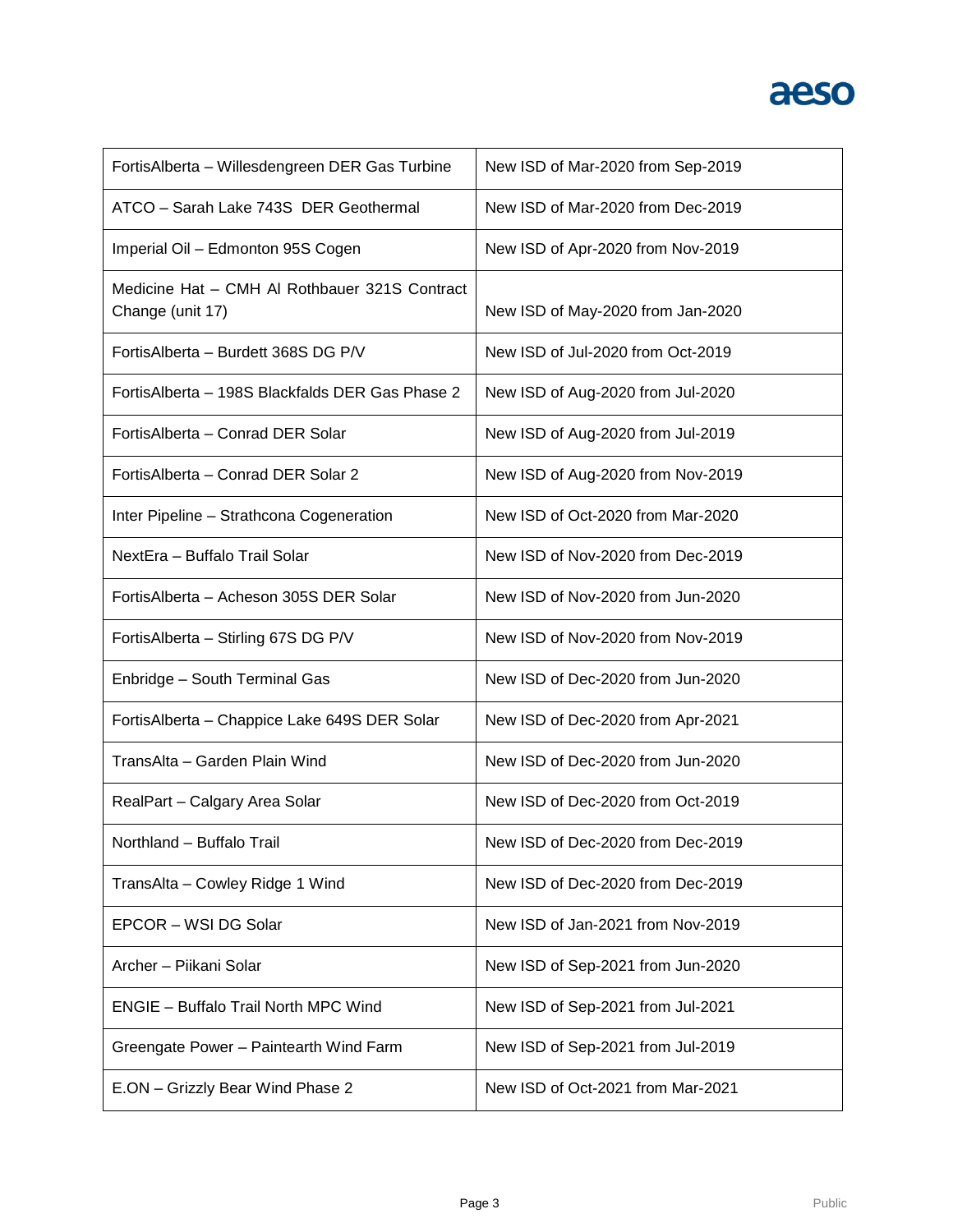

| Chiniki – Chiniki Solar                 | New ISD of Nov-2021 from Nov-2020 |
|-----------------------------------------|-----------------------------------|
| BowArk Energy - Lanfine North Wind WAGF | New ISD of Sep-2022 from May-2020 |
| Enterprise - Prosperity WAGF            | New ISD of Dec-2022 from Sep-2019 |
| Mustus Energy - Mustus Energy Biomass   | New ISD of Jun-2023 from Sep-2019 |

### **Reserve Margin Metric**

The reserve margin has been updated to reflect changes to the project list.

### **Supply Cushion Metric**

The forecast supply cushion has been updated to reflect the new time period.

### **Two Year Probability of Supply Adequacy Shortfall Metric**

New values for the metric have been calculated with Total Energy Not Served equaling 101 MWh. This value is below the 2,023\*\* MWh threshold.

\*\*Note this value has been updated along with incorporating the most recent corporate load forecast the 2019 LTO it has been recalculated to be consistent with the Long Term Adequacy Threshold determination as stated in ISO Rule 202.6 section 5(1).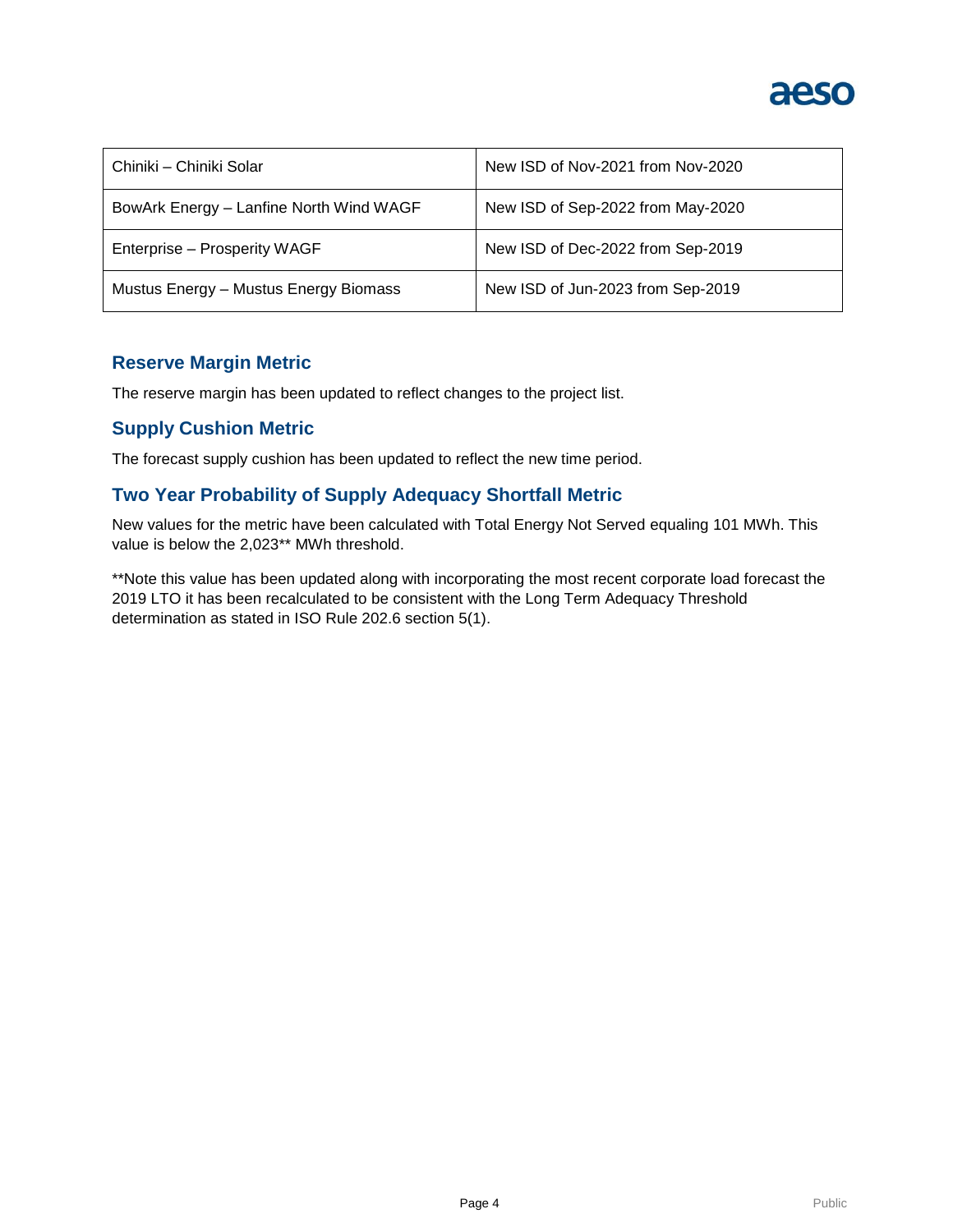### **New Generation Projects and Retirements Metric**

The New Generation Projects and Retirements Metric is a summary of generation at various stages of development in Alberta and is shown in Tables 1 to 4 below. In Alberta's deregulated electricity market competitive forces determine the location, magnitude and timing of new generation additions. Information on prospective generation additions and retirements provides context for the future market in Alberta. The information is drawn from a variety of public sources and includes new generation, changes to existing generation and the retirement of generating units. Changes in project in-service dates (ISDs) and regulatory stages occur as projects move forward and/or market conditions change. Current information on connection project ISDs can be found in the [AESO Project List](https://www.aeso.ca/grid/connecting-to-the-grid/) and information on power plant applications can be found at the **Alberta Utilities Commission** website.

| <b>Sponsor(s)</b>    | <b>Project Name</b>                     | <b>Fuel</b> | <b>Unit</b><br>Capacity* | ISD*     |
|----------------------|-----------------------------------------|-------------|--------------------------|----------|
| FortisAlberta        | Krafte 257S Hull DER Solar              | Solar       | 25                       | Oct-2019 |
| Enel                 | Castle Rock Ridge - Phase 2**           | Wind        | 29.5                     | Nov-2019 |
| FortisAlberta        | <b>Vauxhall Solar DER</b>               | Solar       | 22                       | Nov-2019 |
| FortisAlberta        | Coaldale 254S DER Cogen                 | Gas         | 5                        | Nov-2019 |
| Enel                 | <b>Riverview Wind Farm**</b>            | Wind        | 105                      | Nov-2019 |
| Shell Canada Limited | Air Liquide Canada Scotford ALS1 Change | Gas         | 10                       | Nov-2019 |
| FortisAlberta        | 895S Suffield DG PV                     | Solar       | 22                       | Feb-2020 |
| Maxim Power          | <b>Milner Gas</b>                       | Gas         | 208                      | Feb-2020 |
| FortisAlberta        | 421S Hays DG PV                         | Solar       | 24                       | Mar-2020 |
| <b>Imperial Oil</b>  | Edmonton 95S Cogen                      | Gas         | 43                       | Apr-2020 |
| Inter Pipeline       | <b>Strathcona Cogeneration</b>          | Gas         | 96                       | Oct-2020 |
| Total (MW)           |                                         |             | 589.5                    |          |

### **Table 1: Generation Projects under Construction**

*\*Unit Capacity – Expected MW capacity; ISD – Estimated in-service date*

*\*\* - Denotes a project that was successful in the first Renewable Electricity Program competition. Companies successful in this*  round were awarded a Renewable Electricity Support Agreement and receive support through an Indexed Renewable Energy Credit *in exchange for the project's renewable attributes.* 

C Phone: 403-539-2450 | Fax: 403-539-2949

Q Calgary Place, 2500, 330-5th Avenue SW Calgary, AB T2P 0L4

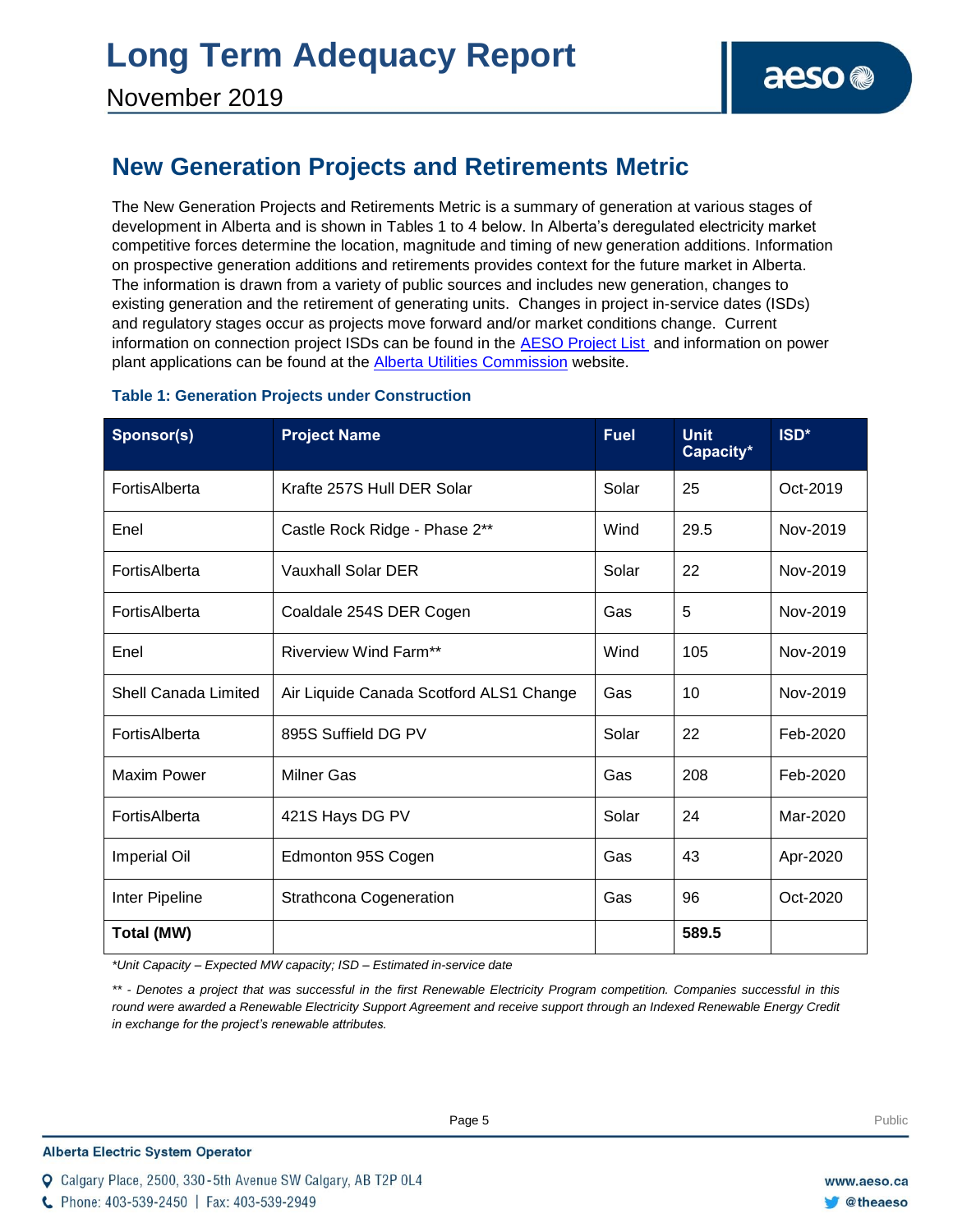| Sponsor(s)                 | <b>Project Name</b>             | <b>Fuel</b> | <b>Unit</b><br><b>Capacity</b> | <b>ISD</b> |
|----------------------------|---------------------------------|-------------|--------------------------------|------------|
| Enbridge                   | WhiteTail Peaking               | Gas         | 200                            | Oct-2019   |
| <b>Alberta Wind Energy</b> | Old Elm & Pothole Creek         | Wind        | 60                             | Oct-2019   |
| Naturener                  | Wild Rose 1                     | Wind        | 192                            | Dec-2019   |
| Pteragen                   | Peace Butte                     | Wind        | 120                            | Dec-2019   |
| Naturener                  | Wild Rose 2                     | Wind        | 218                            | Dec-2019   |
| FortisAlberta              | Innisfail 214S DER Solar        | Solar       | 16                             | Dec-2019   |
| <b>Greengate Power</b>     | <b>Wheatland WAGF</b>           | Wind        | 120                            | Dec-2019   |
| <b>ATCO</b>                | Sarah Lake 743S DER Geothermal  | Gas         | 21                             | Mar-2020   |
| <b>ATCO</b>                | <b>Rainbow Lake Gas</b>         | Gas         | 45                             | Apr-2020   |
| <b>ATCO</b>                | Michichi DER Solar              | Solar       | 75                             | May-2020   |
| Suncor                     | Forty Mile Granlea WAGF         | Wind        | 200                            | Jun-2020   |
| FortisAlberta              | Spring Coulee 385S Solar DG     | Solar       | 29                             | Jun-2020   |
| Perimeter                  | Claresholm Solar                | Solar       | 130                            | Jun-2020   |
| <b>ATCO</b>                | Poplar Hill 790S Gas Change     | Gas         | 32                             | Jul-2020   |
| <b>ATCO</b>                | <b>Valleyview Gas</b>           | Gas         | 32                             | Jul-2020   |
| FortisAlberta              | Burdett 368S DG P/V             | Solar       | 10                             | Jul-2020   |
| FortisAlberta              | 255S Vulcan Faribault Farms P/V | Solar       | 13                             | Aug-2020   |
| FortisAlberta              | Coaldale 254S DER Solar 3       | Solar       | 22                             | Aug-2020   |
| FortisAlberta              | Monarch 492S DER Solar          | Solar       | 24                             | Aug-2020   |
| FortisAlberta              | Stavely 349S DER Solar          | Solar       | 19                             | Aug-2020   |
| <b>Joss Wind</b>           | Jenner WAGF                     | Wind        | 122                            | Aug-2020   |

### **Table 2: Generation Projects with Regulatory Approval**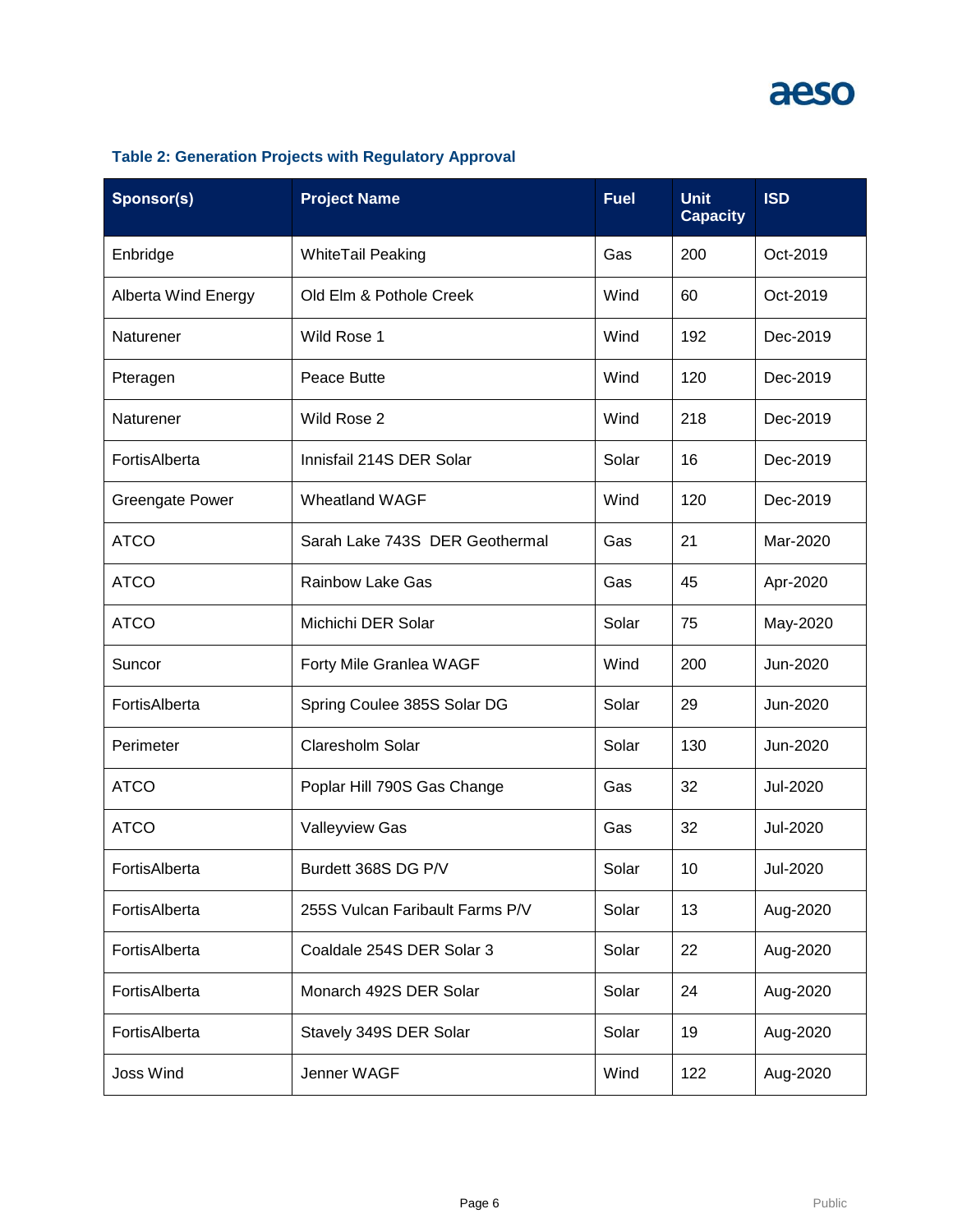| Suncor                 | Forty Mile Maleb WAGF                  | Wind  | 200  | Sep-2020 |
|------------------------|----------------------------------------|-------|------|----------|
| <b>Capital Power</b>   | Whitla Wind Power - Phase 2            | Wind  | 97.2 | Sep-2020 |
| FortisAlberta          | <b>Buffalo Atlee Cluster 1 WAGF</b>    | Wind  | 18   | Sep-2020 |
| FortisAlberta          | <b>Buffalo Atlee Cluster 3 WAGF</b>    | Wind  | 17   | Sep-2020 |
| <b>ATCO</b>            | Michichi Creek 802S DER Solar          | Solar | 25   | Sep-2020 |
| FortisAlberta          | 498S Tilley DG PV                      | Solar | 22   | Oct-2020 |
| FortisAlberta          | 275S Jenner Solar DER                  | Solar | 23   | Nov-2020 |
| <b>EDP Renewables</b>  | Sharp Hills Wind**                     | Wind  | 300  | Nov-2020 |
| <b>Greengate Power</b> | <b>Stirling WAGF</b>                   | Wind  | 115  | Nov-2020 |
| <b>RESC</b>            | McLaughlin WAGF                        | Wind  | 47   | Nov-2020 |
| FortisAlberta          | Stirling 67S DG P/V                    | Solar | 17   | Nov-2020 |
| <b>Maxim Power</b>     | <b>Deerland Peaking</b>                | Gas   | 186  | Dec-2020 |
| <b>Capital Power</b>   | Halkirk 2                              | Wind  | 150  | Dec-2020 |
| <b>ENMAX</b>           | Zephyr Wind Farm                       | Wind  | 200  | Dec-2020 |
| Greengate              | <b>Travers Solar</b>                   | Solar | 400  | Dec-2020 |
| TransAlta              | Garden Plain Wind                      | Wind  | 131  | Dec-2020 |
| E.ON                   | <b>Grizzly Bear</b>                    | Wind  | 120  | Dec-2020 |
| Cascade                | Combined Cycle Phase 1                 | Gas   | 450  | Jan-2021 |
| <b>EPCOR</b>           | WSI DG Solar                           | Solar | 12   | Jan-2021 |
| FortisAlberta          | Jenner 275S DER                        | Gas   | 23   | Feb-2021 |
| FortisAlberta          | 368S Burdett DER Solar                 | Solar | 20   | Apr-2021 |
| FortisAlberta          | FortisAlberta Empress 394S DER Solar 1 | Solar | 22   | May-2021 |
| FortisAlberta          | FortisAlberta Empress 394S DER Solar 2 | Solar | 15.5 | May-2021 |
| <b>Three Creeks</b>    | <b>Three Creeks Power Plant</b>        | Gas   | 675  | Jun-2021 |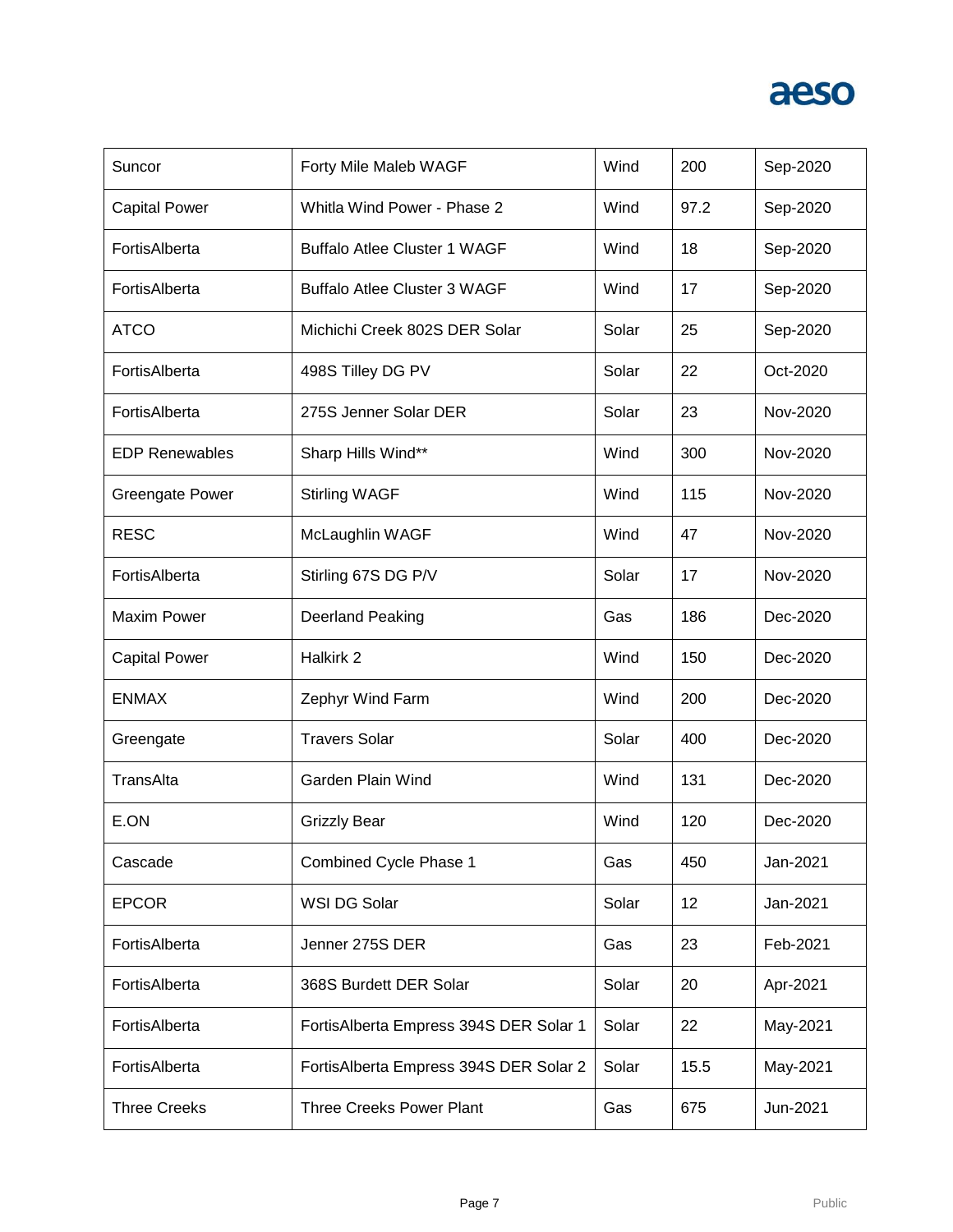

| Suncor                        | Base Plant Cogen                     | Gas   | 815 | Jul-2021   |
|-------------------------------|--------------------------------------|-------|-----|------------|
| <b>Medicine Hat</b>           | CMH Unit 17 Gas                      | Gas   | 44  | Jul-2021   |
| <b>Turning Point Gen</b>      | Canyon Creek PHES Storage            | Other | 75  | Aug-2021   |
| Kineticor                     | Peace River Power Generator          | Gas   | 98  | Sep-2021   |
| <b>BER Hand Hills Wind LP</b> | <b>BER Hand Hills MPC Wind</b>       | Wind  | 200 | Nov-2021   |
| Sunset Solar Inc.             | <b>Sunset Solar</b>                  | Solar | 60  | Nov-2021   |
| Enmax                         | <b>Calgary Energy Centre Peaking</b> | Gas   | 150 | Dec-2021   |
| Cascade                       | Combined Cycle Phase 2               | Gas   | 450 | Jan-2022   |
| <b>Capital Power</b>          | Genesee 4                            | Gas   | 525 | Mar-2022   |
| <b>Capital Power</b>          | Genesee 5                            | Gas   | 525 | Mar-2023   |
| <b>Imperial Oil</b>           | Kearl - Phase 2                      | Gas   | 100 | <b>TBD</b> |
| PetroChina                    | MacKay-Phase 1                       | Gas   | 85  | <b>TBD</b> |
| Nexen                         | Long Lake South                      | Gas   | 85  | <b>TBD</b> |
| <b>Imperial Oil</b>           | Kearl - Phase 3                      | Gas   | 35  | <b>TBD</b> |
| City of Calgary               | Bonnybrook Cogen Expansion           | Gas   | 10  | <b>TBD</b> |
| <b>Kronos Solar</b>           | Oyen Solar Park                      | Solar | 10  | <b>TBD</b> |
| Solar Krafte                  | Wrentham Solar Project               | Solar | 42  | <b>TBD</b> |
| Enmax                         | Bonnybrook                           | Gas   | 168 | <b>TBD</b> |
| <b>Maxim Power</b>            | Milner 2 Phase 2                     | Gas   | 260 | <b>TBD</b> |
| TransCanada                   | Saddlebrook                          | Gas   | 350 | <b>TBD</b> |
| TransAlta                     | Sundance 7                           | Gas   | 850 | <b>TBD</b> |
| Syncrude                      | Mildred Lake (Base Plant)-Phase 1    | Gas   | 85  | <b>TBD</b> |
| <b>BluEarth Renewables</b>    | Yellow Lake Solar Project            | Solar | 19  | <b>TBD</b> |
| FortisAlberta                 | Enchant 447S DER Solar               | Solar | 74  | <b>TBD</b> |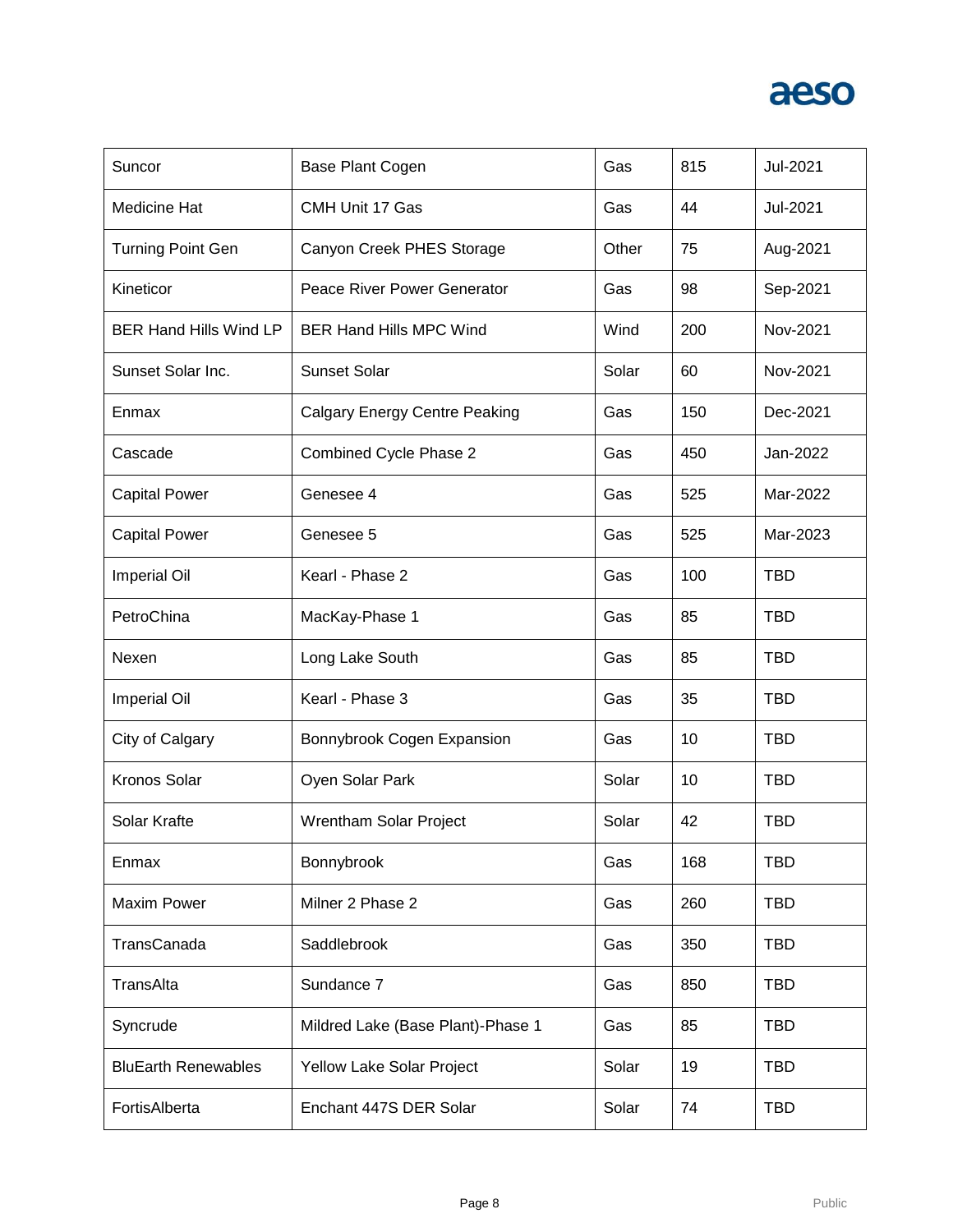

| Suncor     | Hand Hills Wind Energy Project | Wind | 80     | TBD |
|------------|--------------------------------|------|--------|-----|
| Total (MW) |                                |      | 10.181 |     |

### **Table 3: Generation Projects that have been Announced, Applied for AESO Connection, and/or Applied for Regulatory Approval**

| Sponsor(s)          | <b>Project Name</b>                                | <b>Fuel</b>    | <b>Unit</b><br><b>Capacity</b> | <b>ISD</b>   |
|---------------------|----------------------------------------------------|----------------|--------------------------------|--------------|
| Keyera              | West Pembina 359S Gas Turbine                      | Gas            | 12                             | Nov-2019 (A) |
| <b>Spirit Pine</b>  | Lone Pine WAGF                                     | Wind           | 173                            | Dec-2019 (A) |
| <b>ATCO</b>         | Fieldgate 824S DER Gas                             | Gas            | 18                             | Jan-2020 (A) |
| Soventix            | Forestburg Area Solar                              | Solar          | 40                             | Jan-2020 (A) |
| FortisAlberta       | Willesdengreen DER Gas Turbine                     | Gas            | 10                             | Mar-2020 (A) |
| FortisAlberta       | Ponoka 331S DER Solar                              | Solar          | 5                              | Mar-2020 (A) |
| <b>HEP Capital</b>  | <b>Alderson Solar</b>                              | Solar          | 100                            | Apr-2020 (A) |
| FortisAlberta       | Taber 83S DER Solar                                | Solar          | 16                             | May-2020 (A) |
| FortisAlberta       | Taber 83S DER Solar                                | Solar          | 19                             | May-2020 (A) |
| <b>ATCO</b>         | Monitor 2 774S DER Solar                           | Solar          | 30                             | May-2020 (A) |
| <b>ATCO</b>         | Monitor 1 774S DER Solar                           | Solar          | 10                             | May-2020 (A) |
| <b>ATCO</b>         | ATCO Wapiti 823S DER Gas                           | Gas            | 3.6                            | May-2020 (A) |
| <b>Medicine Hat</b> | CMH AI Rothbauer 321S Contract Change<br>(unit 17) | Gas            | 44                             | May-2020 (A) |
| FortisAlberta       | Westfield 107S DER Solar                           | Solar          | 19                             | Jun-2020 (A) |
| FortisAlberta       | Namaka DER Solar                                   | Solar          | 20                             | Jun-2020 (A) |
| FortisAlberta       | Gleichen DG Solar                                  | Solar          | 17                             | Jun-2020 (A) |
| TransAlta           | Summerview 2 Battery Storage                       | <b>Battery</b> | 10                             | Jun-2020 (A) |
| <b>PBC</b>          | Paul Band Solar                                    | Solar          | 45                             | Jul-2020 (A) |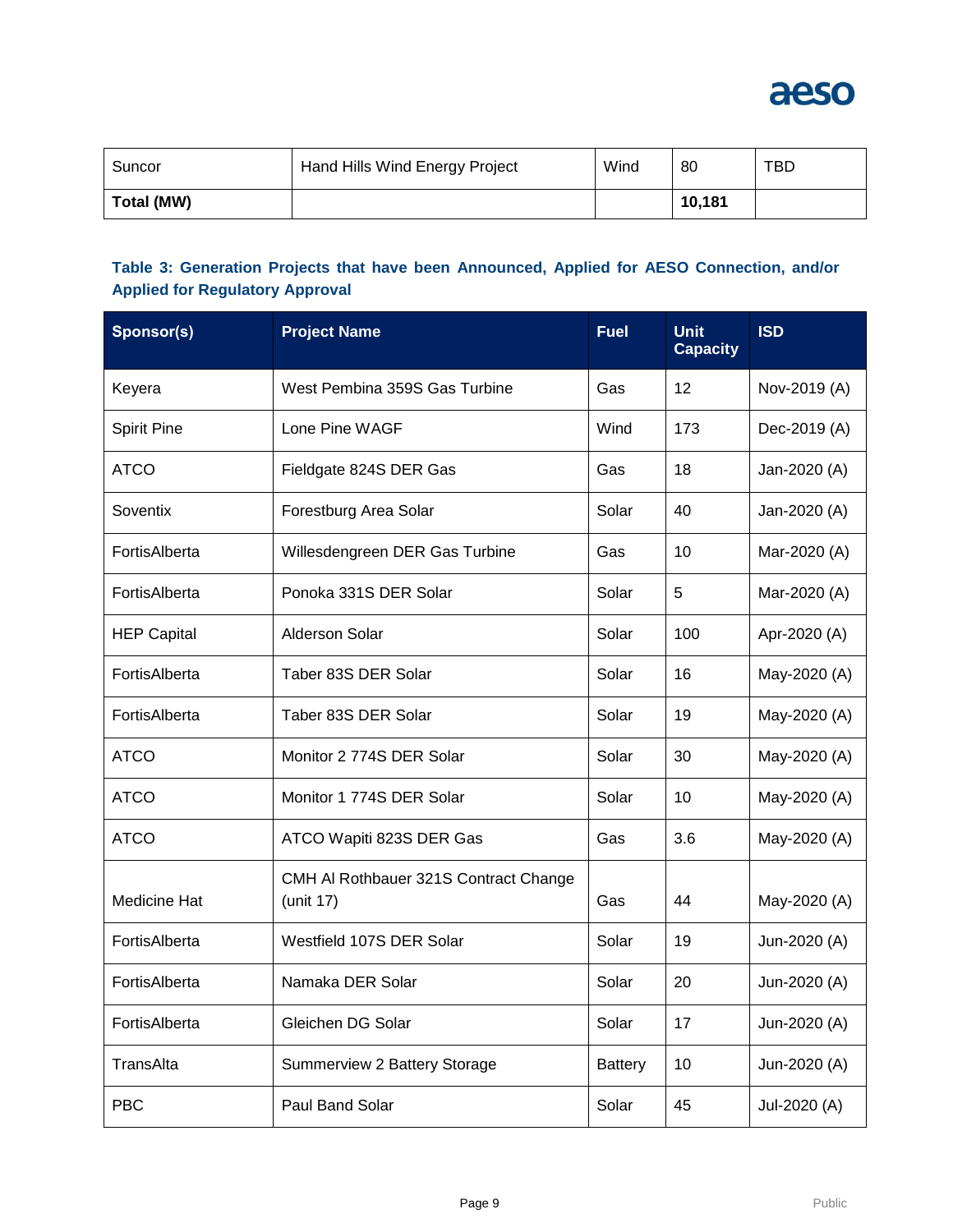| <b>ATCO</b>           | Rycroft 730S Battery DER             | <b>Battery</b> | 20   | Jul-2020 (A) |
|-----------------------|--------------------------------------|----------------|------|--------------|
| FortisAlberta         | 198S Blackfalds DER Gas Phase 2      | Gas            | 4    | Aug-2020 (A) |
| FortisAlberta         | <b>Conrad DER Solar</b>              | Solar          | 23   | Aug-2020 (A) |
| FortisAlberta         | Conrad DER Solar 2                   | Solar          | 22   | Aug-2020 (A) |
| <b>Joss Wind</b>      | Jenner WAGF - Phase 2                | Wind           | 180  | Aug-2020 (A) |
| <b>Joss Wind</b>      | Jenner Wind Phase 3                  | Wind           | 106  | Aug-2020 (A) |
| Quill                 | Rocky Mountain Gas                   | Gas            | 295  | Sep-2020 (A) |
| FortisAlberta         | <b>Buffalo Atlee Cluster 2</b>       | Wind           | 14   | Sep-2020 (A) |
| <b>ENMAX</b>          | Shepard Gas Upgrade                  | Gas            | 13   | Sep-2020 (A) |
| <b>ENGIE</b>          | Duchess Solar                        | Solar          | 90   | Sep-2020 (A) |
| FortisAlberta         | FortisAlberta High River 65S DER Gas | Gas            | 14.3 | Sep-2020 (A) |
| <b>ATCO</b>           | Coronation 773S Solar DG             | Solar          | 10   | Sep-2020 (A) |
| <b>ATCO</b>           | Three Hills 770S DER Solar 1         | Solar          | 25   | Sep-2020 (A) |
| <b>ATCO</b>           | Three Hills 770S DER Solar 2         | Solar          | 25   | Sep-2020 (A) |
| <b>BowArk Energy</b>  | Drywood Gas Generator                | Gas            | 38   | Oct-2020 (A) |
| Altagas               | Glenridge Wind                       | Wind           | 150  | Oct-2020 (A) |
| Pengrowth             | Cold Lake Area Energy Centre         | Gas            | 100  | Oct-2020 (A) |
| <b>EDP Renewables</b> | <b>Blue Bridge Solar</b>             | Solar          | 150  | Oct-2020 (A) |
| <b>Joss Wind</b>      | Northern Lights                      | Wind           | 400  | Nov-2020 (A) |
| NextEra               | <b>Buffalo Trail Solar</b>           | Solar          | 70   | Nov-2020 (A) |
| TransAlta             | Windrise MPC Wind                    | Wind           | 220  | Nov-2020 (A) |
| Northland             | Bow City MPC Solar                   | Solar          | 400  | Nov-2020 (A) |
| FortisAlberta         | Acheson 305S DER Solar               | Solar          | 10   | Nov-2020 (A) |
| FortisAlberta         | FortisAlberta Buffalo Creek 526S DER | Other          | 15.9 | Nov-2020 (A) |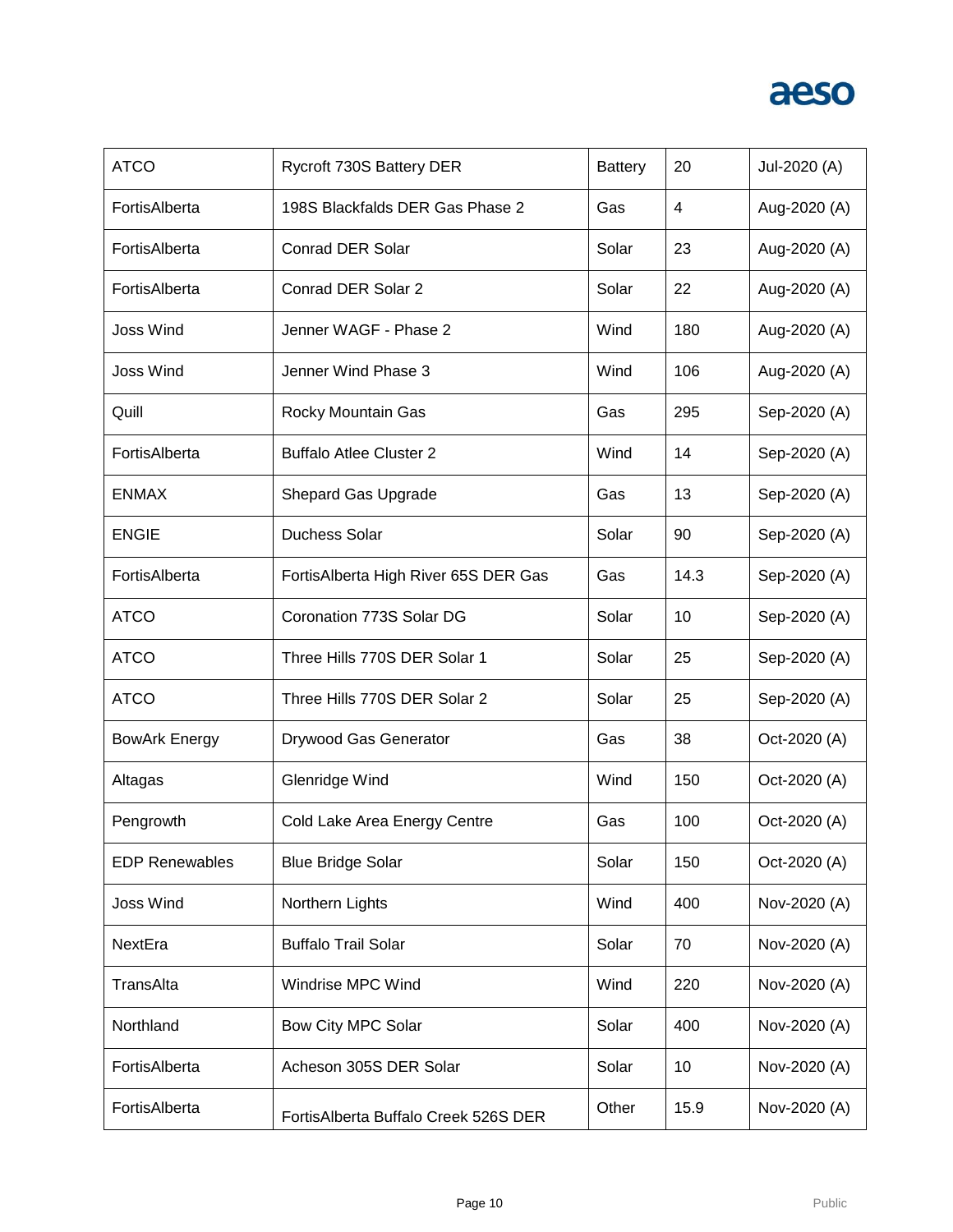

|                    | Storage                                |       |      |              |
|--------------------|----------------------------------------|-------|------|--------------|
| Solar Krafte       | Rainier                                | Solar | 450  | Nov-2020 (A) |
| FortisAlberta      | Strathmore 151S DER Solar 1            | Solar | 18   | Nov-2020 (A) |
| FortisAlberta      | Strathmore 151S DER Solar 2            | Solar | 22.5 | Nov-2020 (A) |
| NextEra            | Red Deer Battery Energy Storage        | Other | 40   | Dec-2020 (A) |
| NextEra            | <b>Ghost Pine Battery ES System</b>    | Other | 30   | Dec-2020 (A) |
| NextEra            | <b>Red Deer River Solar</b>            | Solar | 150  | Dec-2020 (A) |
| <b>ENMAX</b>       | <b>Taber Wind Farm</b>                 | Wind  | 21   | Dec-2020 (A) |
| Greengate          | Lathom Solar                           | Solar | 120  | Dec-2020 (A) |
| TransAlta          | <b>Tempest MPC Wind</b>                | Wind  | 115  | Dec-2020 (A) |
| Enbridge           | <b>South Terminal Gas</b>              | Gas   | 20   | Dec-2020 (A) |
| FortisAlberta      | Chappice Lake 649S DER Solar           | Solar | 15   | Dec-2020 (A) |
| <b>RealPart</b>    | Calgary Area Solar                     | Solar | 150  | Dec-2020 (A) |
| Northland          | <b>Buffalo Trail</b>                   | Wind  | 100  | Dec-2020 (A) |
| TransAlta          | Cowley Ridge 1 Wind                    | Wind  | 21   | Dec-2020 (A) |
| FortisAlberta      | Brooks 121S DER Solar 1                | Solar | 14   | Dec-2020 (A) |
| FortisAlberta      | Brooks 121S DER Solar 2                | Solar | 12.5 | Dec-2020 (A) |
| FortisAlberta      | Red Deer 63S DER Solar                 | Solar | 20   | Dec-2020 (A) |
| FortisAlberta      | Fieldgate 824S DER Gas                 | Solar | 6    | Mar-2021 (A) |
| <b>Four Rivers</b> | Four Rivers Wind                       | Wind  | 450  | Mar-2021 (A) |
| <b>ATCO</b>        | ATCO Michichi Creek 802S DER Solar     | Solar | 13.5 | Apr-2021 (A) |
| FortisAlberta      | Fortis Alberta Metiskow 648S DER Solar | Solar | 22   | May-2021 (A) |
| <b>EDF</b>         | <b>Cypress Wind</b>                    | Wind  | 450  | Jun-2021 (A) |
|                    |                                        |       |      |              |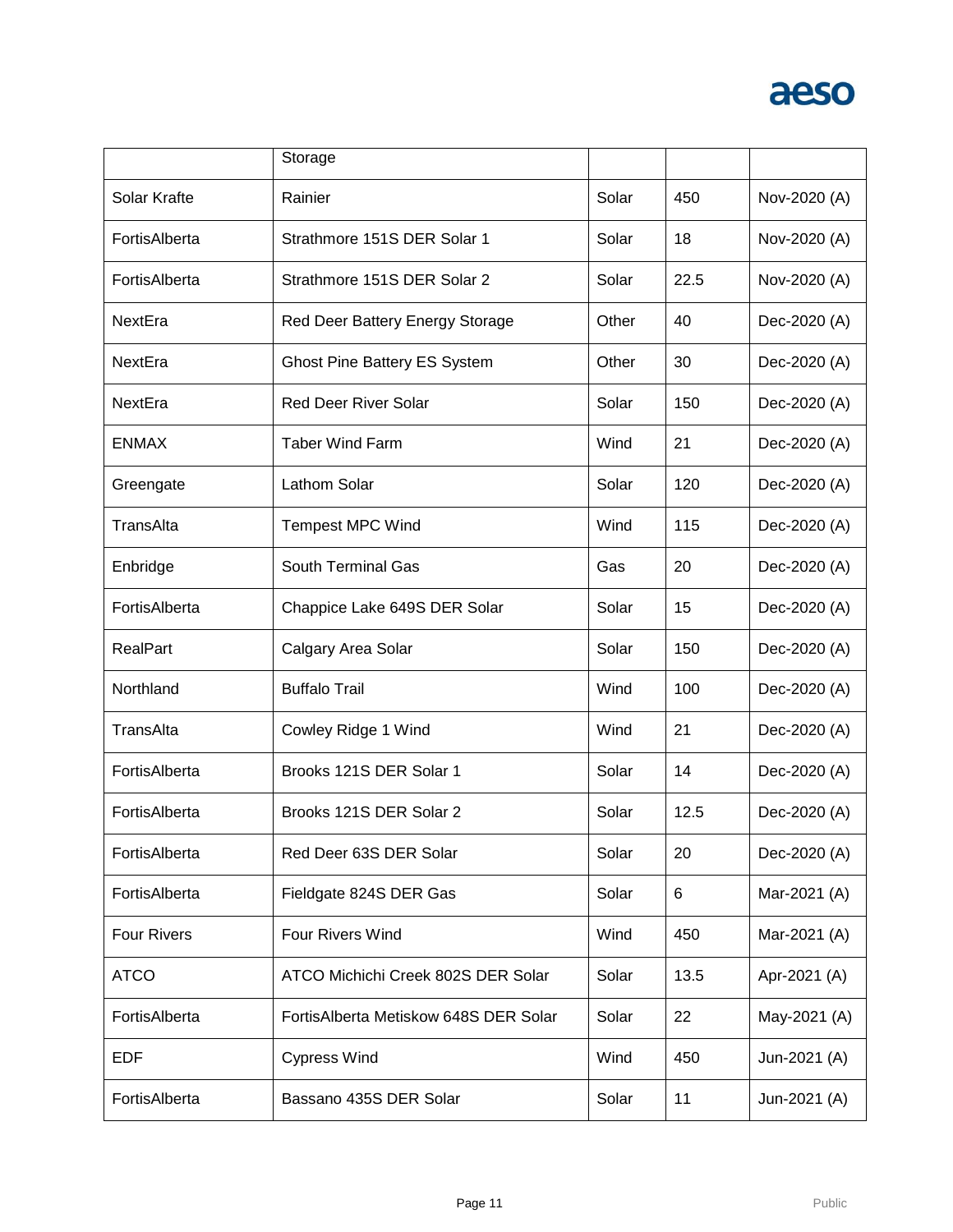

| Solar Krafte           | Vauxhall                            | Solar | 150 | Jun-2021 (A) |
|------------------------|-------------------------------------|-------|-----|--------------|
| Solar Krafte           | <b>Brooks</b>                       | Solar | 400 | Jun-2021 (A) |
| FortisAlberta          | Tilley 498S DG Gas                  | Gas   | 22  | Jul-2021 (A) |
| <b>RESC</b>            | Rattlesnake Ridge MPC Wind          | Wind  | 118 | Jul-2021 (A) |
| <b>CKPC</b>            | <b>CKPC Petrochemical Facility</b>  | Gas   | 30  | Jul-2021 (A) |
| <b>RESC</b>            | <b>Enterprise MPC Solar</b>         | Solar | 80  | Aug-2021 (A) |
| <b>RESC</b>            | Forty Mile MPC Wind                 | Wind  | 400 | Aug-2021 (A) |
| <b>RESC</b>            | <b>RESC Picture Butte MPC Solar</b> | Solar | 90  | Aug-2021 (A) |
| Archer                 | Piikani Solar                       | Solar | 40  | Sep-2021 (A) |
| <b>ENGIE</b>           | <b>Buffalo Trail North MPC Wind</b> | Wind  | 200 | Sep-2021 (A) |
| <b>Greengate Power</b> | Paintearth Wind Farm                | Wind  | 150 | Sep-2021 (A) |
| Kineticor              | Peace River Power Upgrade           | Gas   | 125 | Sep-2021 (A) |
| E.ON                   | <b>Grizzly Bear Wind Phase 2</b>    | Wind  | 30  | Oct-2021 (A) |
| <b>Grand Prairie</b>   | <b>Grand Prairie MPC Gas</b>        | Gas   | 360 | Oct-2021 (A) |
| Pembina                | <b>Empress Cogen</b>                | Gas   | 46  | Oct-2021 (A) |
| <b>TCE</b>             | <b>TCE Saddlebrook Solar</b>        | Solar | 17  | Nov-2021 (A) |
| Chiniki                | Chiniki Solar                       | Solar | 40  | Nov-2021 (A) |
| Enerfin                | Winnifred MPC Wind                  | Wind  | 90  | Dec-2021 (A) |
| Sequoia Energy         | Oyen MPC Wind                       | Wind  | 100 | Dec-2021 (A) |
| <b>ENGIE</b>           | <b>Buffalo Trail MPC Wind</b>       | Wind  | 400 | Dec-2021 (A) |
| FortisAlberta          | Keybob 3 Cogen                      | Gas   | 30  | Dec-2021 (C) |
| Suncor                 | Meadow Creek Cogen                  | Gas   | 126 | Jul-2022 (A) |
| NaturEner              | <b>Buffalo Trail WAGF</b>           | Wind  | 100 | Jul-2022 (A) |
| NaturEner              | Ross Creek WAGF                     | Wind  | 100 | Jul-2022 (A) |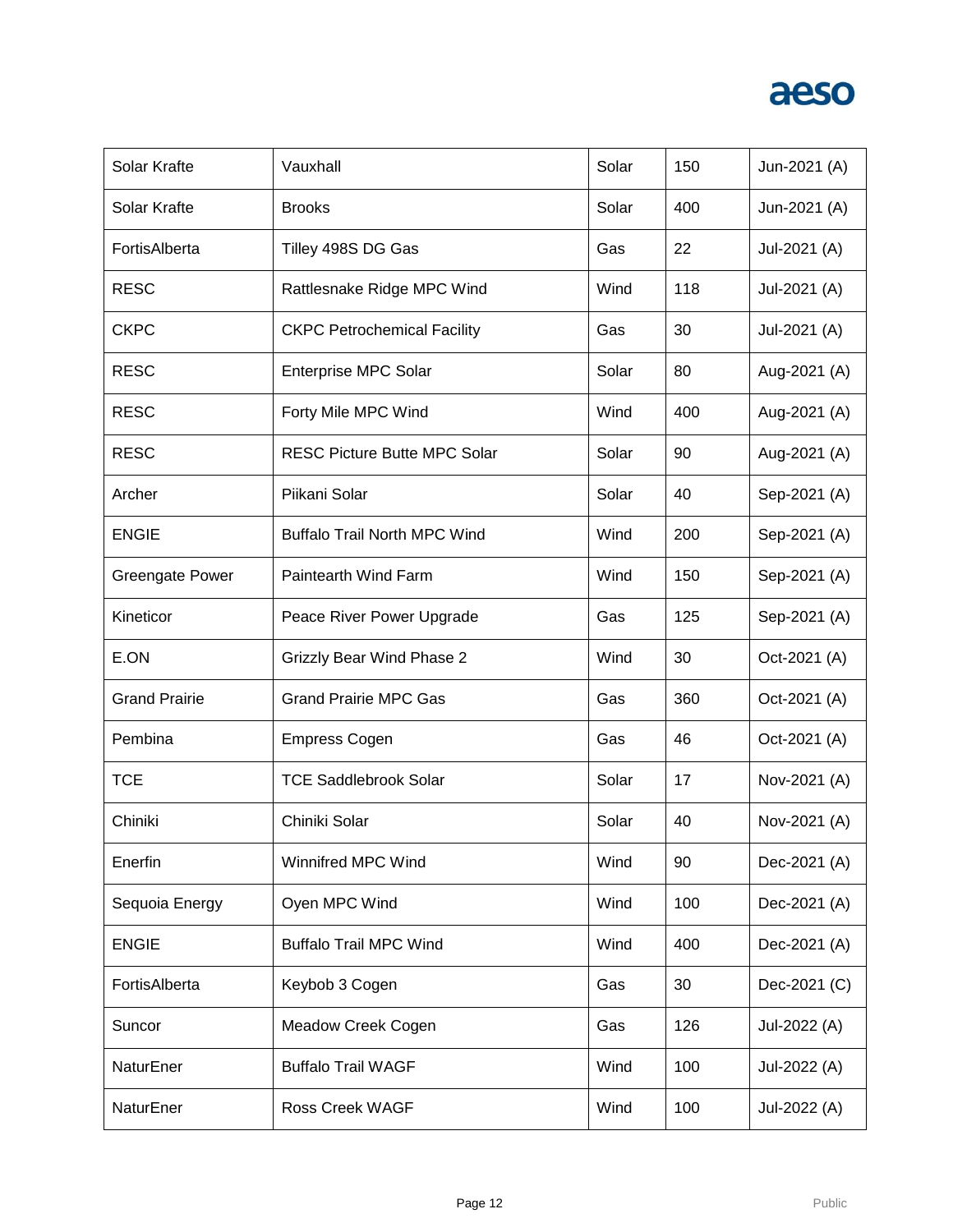

| <b>RESC</b>            | RESC Hilda MPC Wind            | Wind           | 100    | Aug-2022 (A) |
|------------------------|--------------------------------|----------------|--------|--------------|
| BowArk Energy          | Lanfine North Wind WAGF        | Wind           | 145    | Sep-2022 (A) |
| Pattern Development    | Lanfine South Wind             | Wind           | 140    | Sep-2022 (A) |
| <b>Buffalo</b>         | <b>Buffalo Plains MPC Wind</b> | Wind           | 500    | Oct-2022 (A) |
| Sequoia Energy         | Schuler WAGF (MPC)             | Wind           | 100    | Dec-2022 (A) |
| Enterprise             | <b>Prosperity WAGF</b>         | Wind           | 175    | Dec-2022 (A) |
| <b>Mustus Energy</b>   | <b>Mustus Energy Biomass</b>   | <b>Biomass</b> | 41     | Jun-2023 (A) |
| <b>AHP Development</b> | Amisk Hydroelectric Project    | Hydro          | 330    | Dec-2023 (C) |
| Total (MW)             |                                |                | 10,033 |              |

*\* - (P):Power Plant application filed with AUC, (A): AESO application in process, (C): Corporate announcement*

### **Table 4: Generation Projects that have Announced to be Retired**

| Sponsor(s)                | <b>Project Name</b> | <b>Fuel</b> | <b>Unit Capacity</b> | <b>Retire Date</b> | <b>Status</b> |
|---------------------------|---------------------|-------------|----------------------|--------------------|---------------|
| <b>MFC</b> Energy<br>Corp | <b>High River</b>   | Gas         | 16                   | 2019-05-01         | Retired       |
| Total (MW)                |                     |             | 16                   |                    |               |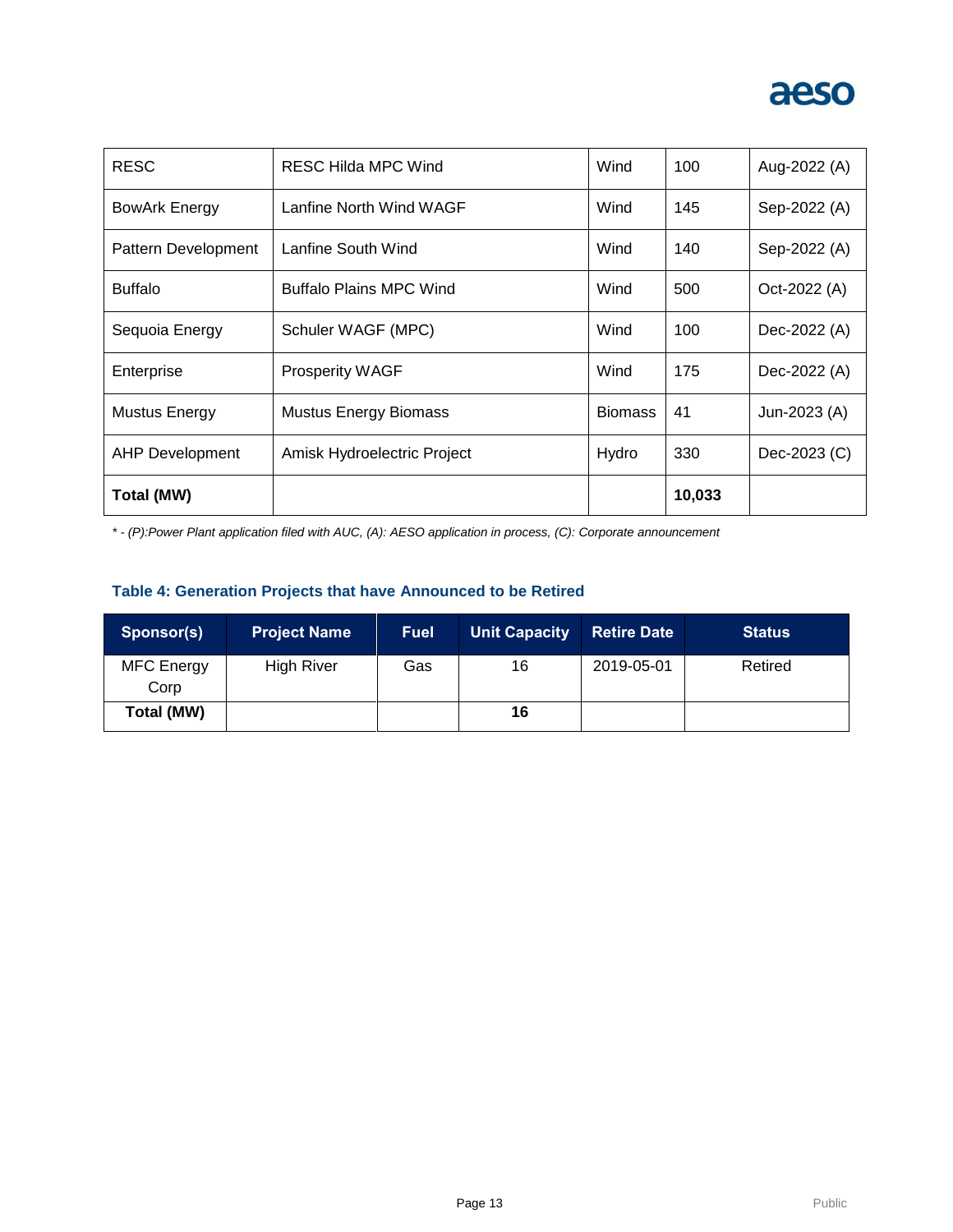### **Federal Coal Compliance Schedule**

In 2012, the federal government approved the *Reduction of Carbon Dioxide Emissions from Coal-fired Generation of Electricity Regulations*. The regulation requires that coal-fired generation units meet a GHG emissions intensity target once it reaches end of life. The AESO has adopted the federal compliance dates as retirement dates to evaluate metrics included in this report. The decision to retire a coal unit could also be impacted by several potential drivers, including the economics of plant operations, contractual agreements, and provincial and federal legislation.

The recent Climate Leadership Plan announced by the Alberta provincial government has not impacted assumptions on retirements in this report. Announcements from the government will continue to be assessed as they are released.

### **Table 5: Federal Coal Compliance Schedule**

| Sponsor(s)  | <b>Project Name</b>   | <b>Fuel</b> | <b>Unit Capacity</b> | <b>In Service</b><br><b>Date</b> | <b>Federal Compliance</b><br>Date <sup>1</sup> |
|-------------|-----------------------|-------------|----------------------|----------------------------------|------------------------------------------------|
| <b>ATCO</b> | <b>Battle River 3</b> | Coal        | 149                  | 1969                             | Dec-2019                                       |
| Maxim       | <b>HR Milner</b>      | Coal        | 144                  | 1972                             | Dec-2019                                       |
| Total (MW)  |                       |             | 293                  |                                  |                                                |

<sup>1</sup> Federal Compliance Dates are based upon the applicable provisions of the Reduction of Carbon Dioxide Emissions from Coal-fired Generation of Electricity Regulations, as set forth in the Canada Gazette Vol. 146, No.19.

C Phone: 403-539-2450 | Fax: 403-539-2949

Q Calgary Place, 2500, 330-5th Avenue SW Calgary, AB T2P 0L4

l

www.aeso.ca **Otheaeso**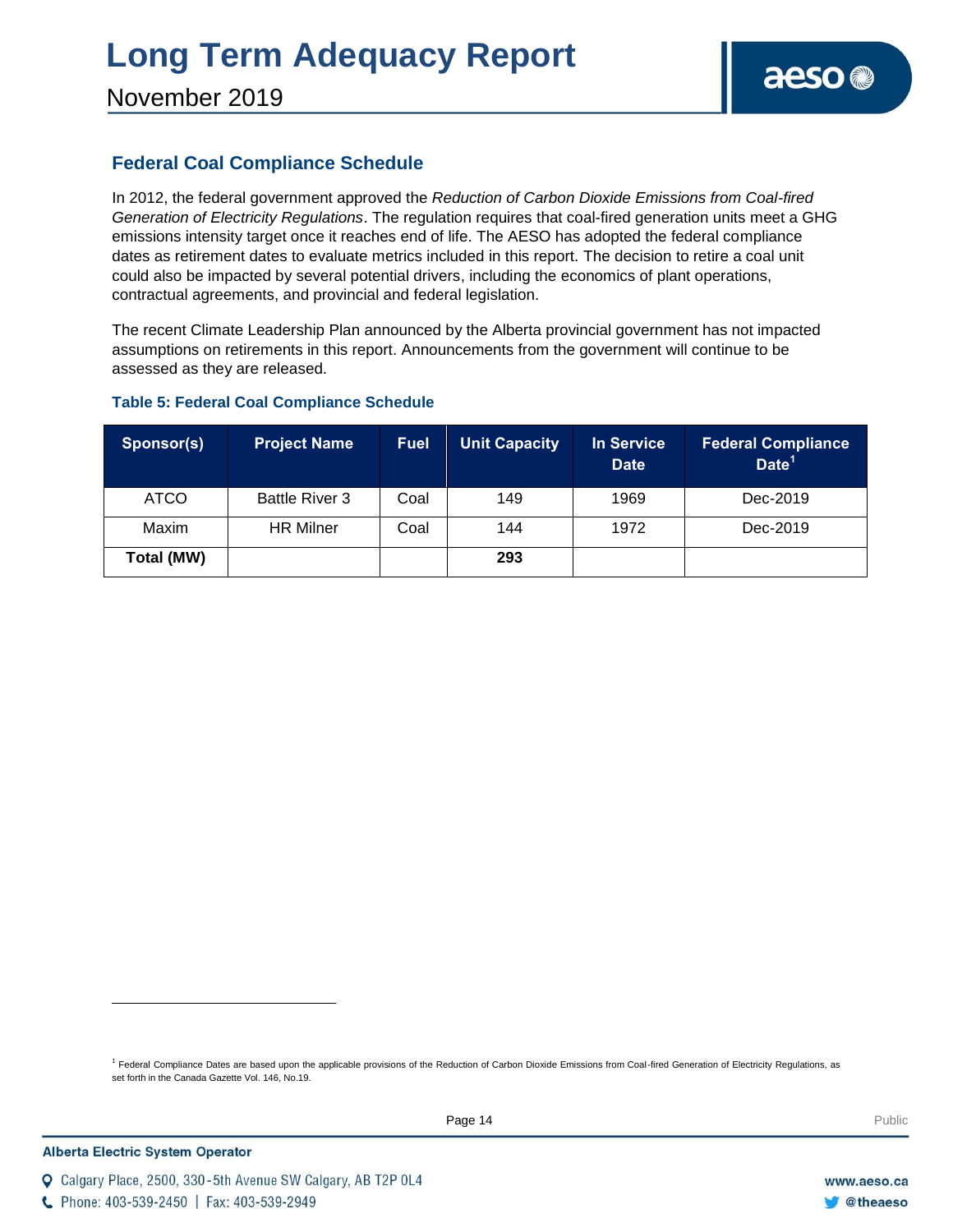November 2019

### **Reserve Margin Metric**

The Reserve Margin Metric, shown in Figure 1, presents a comparison of generation supply and demand in Alberta. It is a calculation of the firm generation capacity at the time of system peak that is in excess of the system annual peak demand, expressed as a percentage of the system peak. Information on the annual peak demand within the reserve margin can be found on the AESO's [Forecasting](https://www.aeso.ca/grid/forecasting) web page. Firm generation is defined as installed and future generation capacity, adjusting for seasonal hydro capacity and behind-the-fence demand and generation, and excludes wind and solar capacity. Three forecast reserve margins are presented, each with different future supply additions. The supply additions correspond to the stage of the generation projects in the New Generation Projects and Retirements Metric. The metric is graphed with and without intertie capacity in one reserve margin since full import capability may not always be available at the time of system peak demand.



### **Figure 1: Alberta Interconnected Electric System (AIES) Reserve Margin, 2009 – 2023**

**Alberta Electric System Operator** 

Calgary Place, 2500, 330-5th Avenue SW Calgary, AB T2P 0L4

C Phone: 403-539-2450 | Fax: 403-539-2949

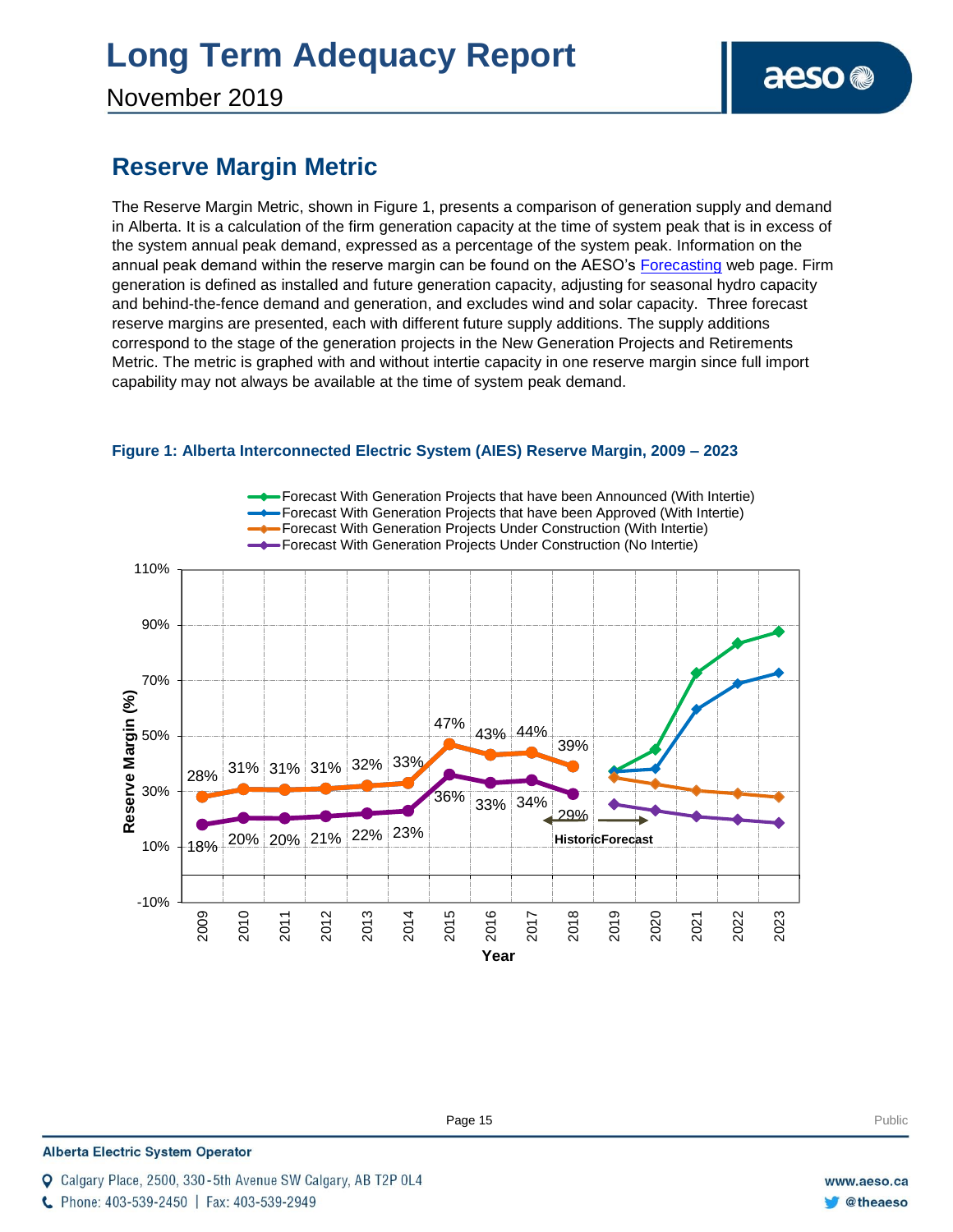

### **Supply Cushion Metric**

The Supply Cushion Metric provides visibility of the Alberta Interconnected Electric System's ability to meet peak demand on a daily basis. The supply cushion is the difference between the daily available firm supply minus daily peak demand. Only existing generation and generation under construction are used within the metric. The supply cushion refines the reserve margin calculation by using daily system peak rather than annual and incorporates planned outages. Figure 2 presents the estimated daily supply cushion for the next two years. Figure 3 presents daily peak demand and firm supply by fuel type, as well as interties, wind and solar which are not included in the supply cushion calculation due to the intermittent or uncertain nature of the supply. When the supply cushion is negative in Figure 2, there is an increased level of reliance on interties and wind, as indicated in Figure 3.



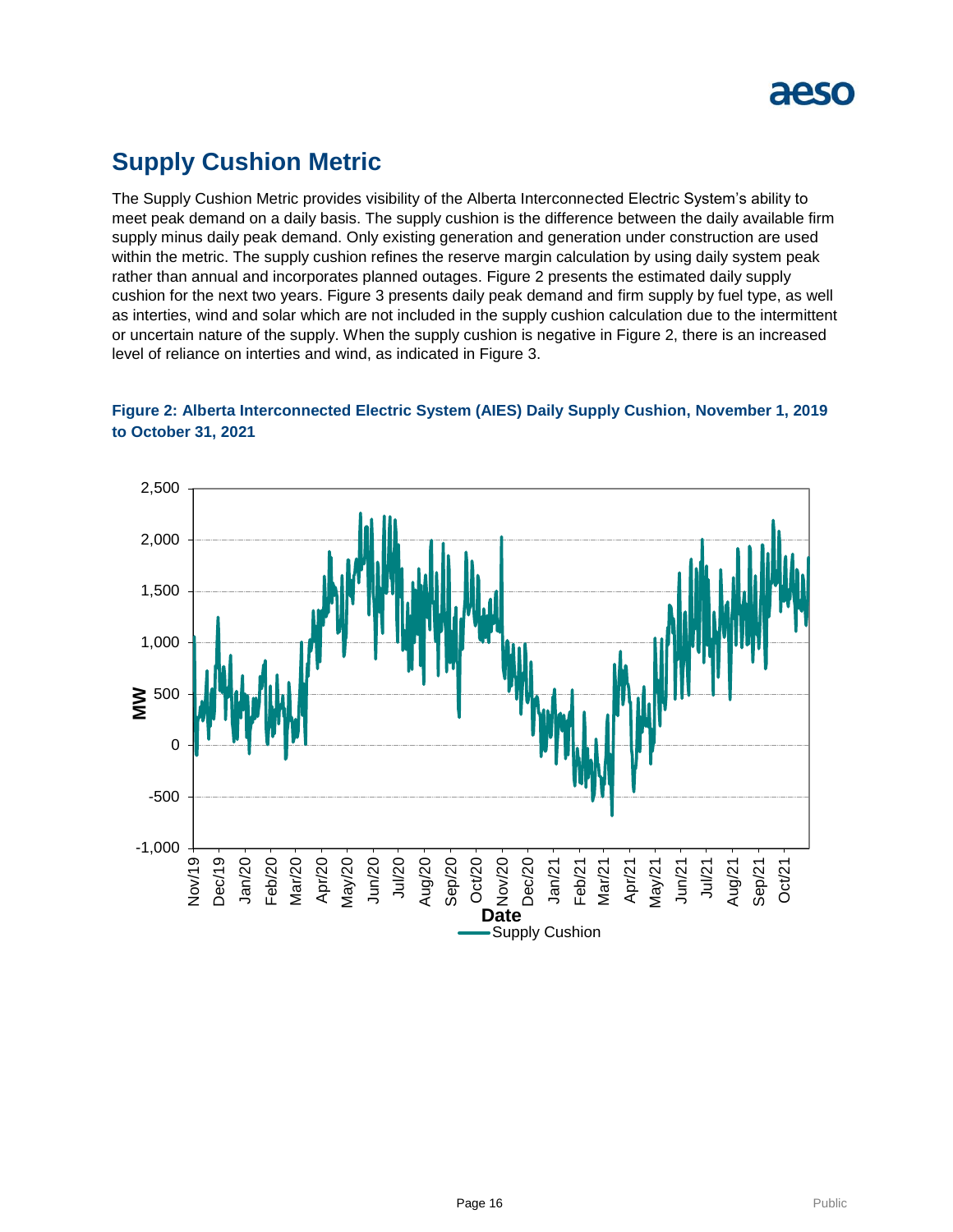



Outage information as of Oct 22nd, 2019